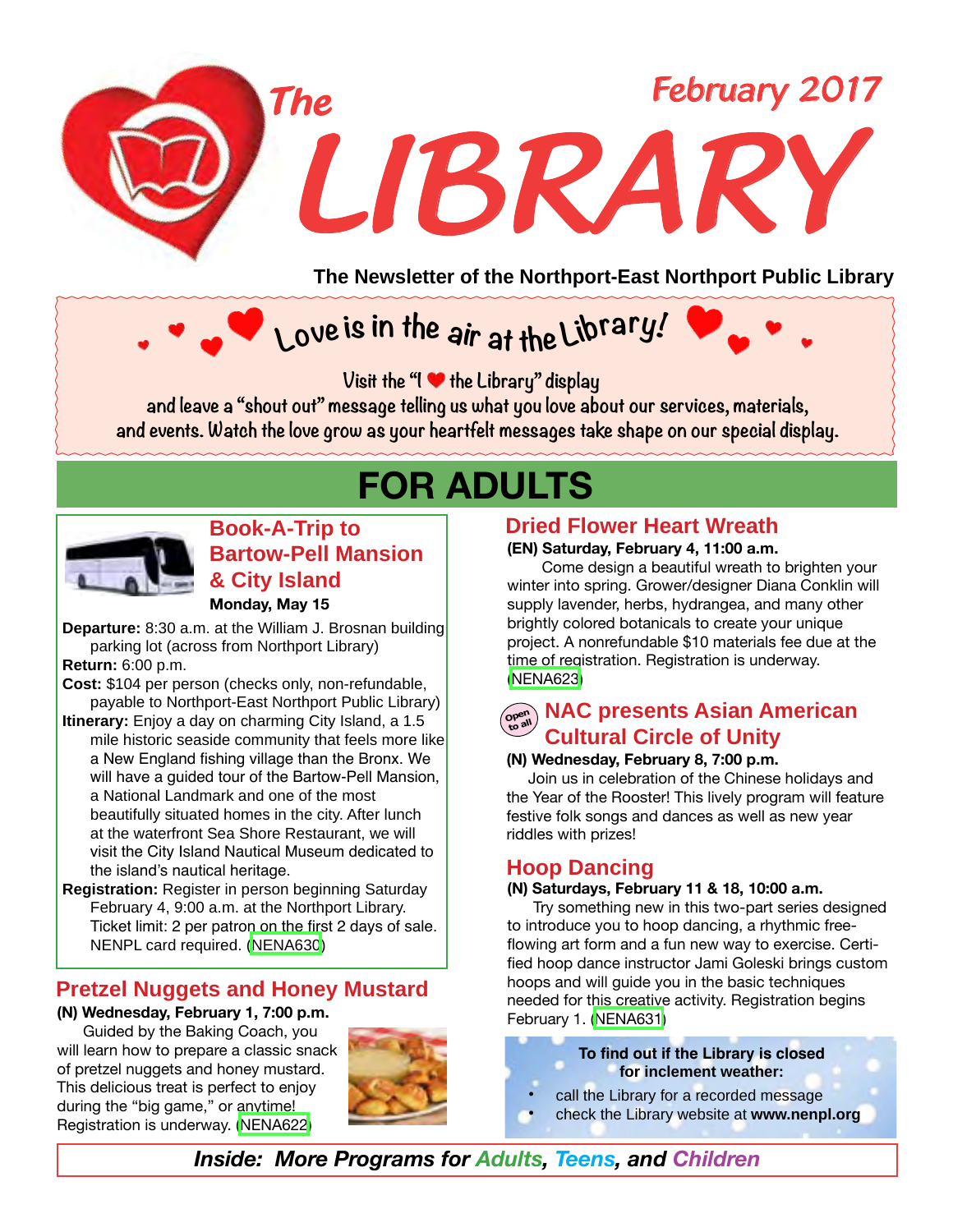**Wednesday, February 1 (N) 9:30-10:30 a.m., and (EN) 11:00 a.m.- 12:00 p.m.** A nurse from Visiting Nurse Service is available to provide a free blood pressure check.

### **Computer Classes**

## $\left(\begin{smallmatrix} \mathcal{P}_{\mathcal{P}_{\mathcal{S}}^{\text{opt}}}, & \mathcal{P}_{\mathcal{S}_{\mathcal{S}}} \end{smallmatrix}\right)$  introduction to Snapchat

#### **(N) Friday, February 10, 2:00 p.m.**

 Apple provides iPad and iPhone users great flexibility in personalizing and controlling their devices. Join us and learn how to understand, activate, and change your device's settings. Bring your device or just come and listen.

### **SeniorNet: SeniorNet: Basic iPad & iPhone Settings**

## **FOR ADULTS**

### **Career Program**

## **FOR ADULTS**

**(EN) Wednesday, February 22, 10:00 a.m.-12:00 p.m.** ([NENA634\)](http://alpha1.suffolk.lib.ny.us/record%3Dg1069947~S43)

**(N) Tuesday, February 28, 9:30 a.m.-11:30 a.m.**  ([NENA635\)](http://alpha1.suffolk.lib.ny.us/record%3Dg1069967~S43)

A volunteer from the Health Insurance Information, Counseling and Assistance Program (HIICAP) will answer questions about Medicare and supplementary insurance. Registration begins February 1.

## **Hands On Introduction to Windows 10**

#### **(N) Monday, March 6, 7:00 p.m.**

## **Open to all Heart Health**

 This hands-on class provides an understanding of the latest version of Windows. Learn how to use the desktop to work with files, folders, and applications. Use the new start menu, help, search, and much more. Prerequisite: basic computer knowledge. Registration begins February 17. [\(NENC131\)](http://alpha1.suffolk.lib.ny.us/record%3Dg1040832~S43)

### **Defensive Driving**

*Please note: These courses promote safe driving and help participants maintain their driving skills. Check with your insurance company about the specific insurance and point reductions available to you.*

### **AARP Smart Driver Course**

#### **(N) Mondays, March 13 & 20, 6:00-9:00 p.m.**

#### **Open to all Blood Pressure Check**

Registration begins February 21 at the Northport Library only. [\(NENA633](http://alpha1.suffolk.lib.ny.us/record%3Dg1069969~S43))

Fee: \$20 for AARP members (\$25 for nonmembers) payable to AARP by check or money order only at registration.

**(N) Tuesday, February 7, 7:00 p.m.**

 Snapchat is a mobile messaging application used to share videos and pictures which cease to exist a few seconds after being viewed. This fun app has become very popular, especially with young people. Learn how to send photos and videos, filter and draw on photos, type, and more. Bring your mobile device with the Snapchat app installed, or just come and listen.

### $\left(\begin{matrix} \mathbf{p}_{\text{open}} \\ \mathbf{p}_{\text{cal}} \end{matrix}\right)$  The Longest War: **Battles Between the Sexes**

**(N) Tuesdays, February 21 & 28, 7:00-10:00 p.m.** Fee: \$36

Applications are available at both library buildings beginning February 3.

### **Medicare Counseling**

#### **(N) Tuesday, February 14, 2:00 p.m.**

Learn to become a graphic artist by working with images and pictures in Adobe Photoshop. Topics covered include sizing, shaping, and coloring images. Re-touch, filter, and add effects to create customized images. For intermediate and advanced computer users. Registration begins February 1. ([NENC170](http://alpha1.suffolk.lib.ny.us/record%3Dg1053557~S43))

#### **Love Is a Many Splendid Thing! Artists in Love Open to all**

 Come see how major artists have captured the essence of love through paintings, sculptures, and other art forms from 1500 to the present. Evelyn Silver, art lecturer and docent at the Nassau County Museum of Art, will present this passionate talk featuring artists such as Picasso, Rembrandt, Georgia O'Keeffe, and Frida Kahlo.

#### **(N) Wednesday, February 15, 7:00 p.m.**

 Cardiologist Dr. Paul Maccaro of Northwell Health will be on hand to lead an informative discussion of heart-healthy practices. February is American Heart Month and a great time to improve your lifestyle and learn about the steps you can take to support a lifetime of heart health.

#### **Open to all Poetry Readers**

#### **Wines of Italy: A Journey Through the Wine Regions of Italy Open to all**

### **Information Alert from the Board of Trustees**

### $\left(\begin{smallmatrix} \mathsf{open} \ \mathsf{out} \end{smallmatrix}\right)$  While You're Away: **Love Songs of World War II**

#### **(EN) Thursdays, February 16, 23, March 2, 9, 16, 23, 2:30 p.m.**

 Come join local resident Bob Little and share the visions of life detailed by some of the most eminent and some of the lesser known poets in the English language. Be surprised, sometimes shocked, but always enlightened by what is found.

Performer Diane Cypkin will present a concert/ lecture featuring some of the love songs that were exceptionally popular during World War II, including *Don't Sit Under the Apple Tree (With Anyone Else But Me)*, *The Boogie Woogie Bugle Boy*, *Chattanooga Choo Choo*, and many others. Why were they so popular? Who wrote, played, and sang them? Come and find out how the spirit of the time was uplifted by this enduring music.

#### **(N) Friday, February 17, 7:00 p.m.**

 Elena Florenzano of Thinking Italian is back with a discussion of the most popular Italian wines along with breathtaking photos of the different regions and wineries where these wines are produced. Although the program does not include actual wine tasting, participants will learn how to order Italian wine in a restaurant, read an Italian wine label, and pair Italian wine with different foods.

#### **(N) Monday, February 27, 10:00 a.m.**

Michael D'Innocenzo, Distinguished Professor Emeritus of History at Hofstra University, offers this second installment in a series of monthly discussions. Key themes examining the changing roles of men and women in history and globally will be explored. All attending are welcome to share their views.

**(EN) Saturday, February 11, 9:30 a.m.-4:00 p.m.** Registration is underway at the East Northport Library only. [\(NENA625](http://alpha1.suffolk.lib.ny.us/record%3Dg1069311~S43))

Fee: \$20 for AARP members (\$25 for nonmembers) payable to AARP by check or money order only at registration.

#### **(EN) Wednesday, February 15, 7:00 p.m.**

## **Introduction to Photoshop Hands On**

#### **(EN) Wednesday, February 1, 7:00 p.m.**

This seminar is designed for job seekers who need updated job placement skills in order to land their dream job. Topics include resumes, references, networking, interviewing, and negotiating your dream job! Registration is underway. ([NENR111\)](http://alpha1.suffolk.lib.ny.us/record%3Dg1069388~S43)

### **The Job Search: How to Find Your Dream Job**

### **Journey to Pompeii**

**(N) Wednesday, February 22, 7:00 p.m.**



 Experience a whole new way to sightsee with Jason Schuman of Flashback Journey to Pompeii! Using virtual reality headsets, participants will be transported to the ancient city of Pompeii as it was 2,000 years ago. This immersive blend of

history with the latest technology is bound to be an eye-opening experience. Registration begins February 6. [\(NENA632](http://alpha1.suffolk.lib.ny.us/record%3Dg1069942~S43))

> The Board of Trustees has set the annual Library Vote for Tuesday, April 4, 2017. Voting will be for two purposes: to vote on the Library budget for 2017/2018 and to elect one trustee whose term will commence on July 1, 2017. Eligible candidates must be 18 years of age or older and a resident of the Northport-East Northport School District #4.

> Petitions for nominating candidates for the office of trustee will be available from the Clerk of the Library Vote at the Northport Library, 151 Laurel Avenue, Monday through Friday from 9:00 a.m. to 4:00 p.m., beginning February 7, 2017. The last filing date is March 6, 2017.

#### **(N) Sunday, February 12, 2:00 p.m.**

#### **(EN) Monday, February 27, 7:00 p.m.**

## **Intermediate Photoshop Hands On**

Learn intermediate features and editing techniques in Adobe Photoshop including retouching, filters, effects, and much more. Prerequisite: Introduction to Photoshop or equivalent. Registration begins February 1. ([NENC130](http://alpha1.suffolk.lib.ny.us/record%3Dg1070254~S43))

#### **(N) Wednesday, March 29, 10:00 a.m.-1:00 p.m.** Calling all job seekers! More than 20 companies from different industries will be available to discuss job opportunities. Bring your resume and dress for success. Sponsored by the Suffolk County One-Stop

Employment Center.

#### **Open to all St. Patrick's Day Jazz**

**(N) Sunday, March 5, 2:00 p.m.** A special concert by the Paul Joseph Quartet.



#### **Coming in March:**

### *Save the Date . . .*

### $\left(\begin{smallmatrix} \mathsf{open} \ \mathsf{open} \ \mathsf{to} \end{smallmatrix} \right)$  Job Fair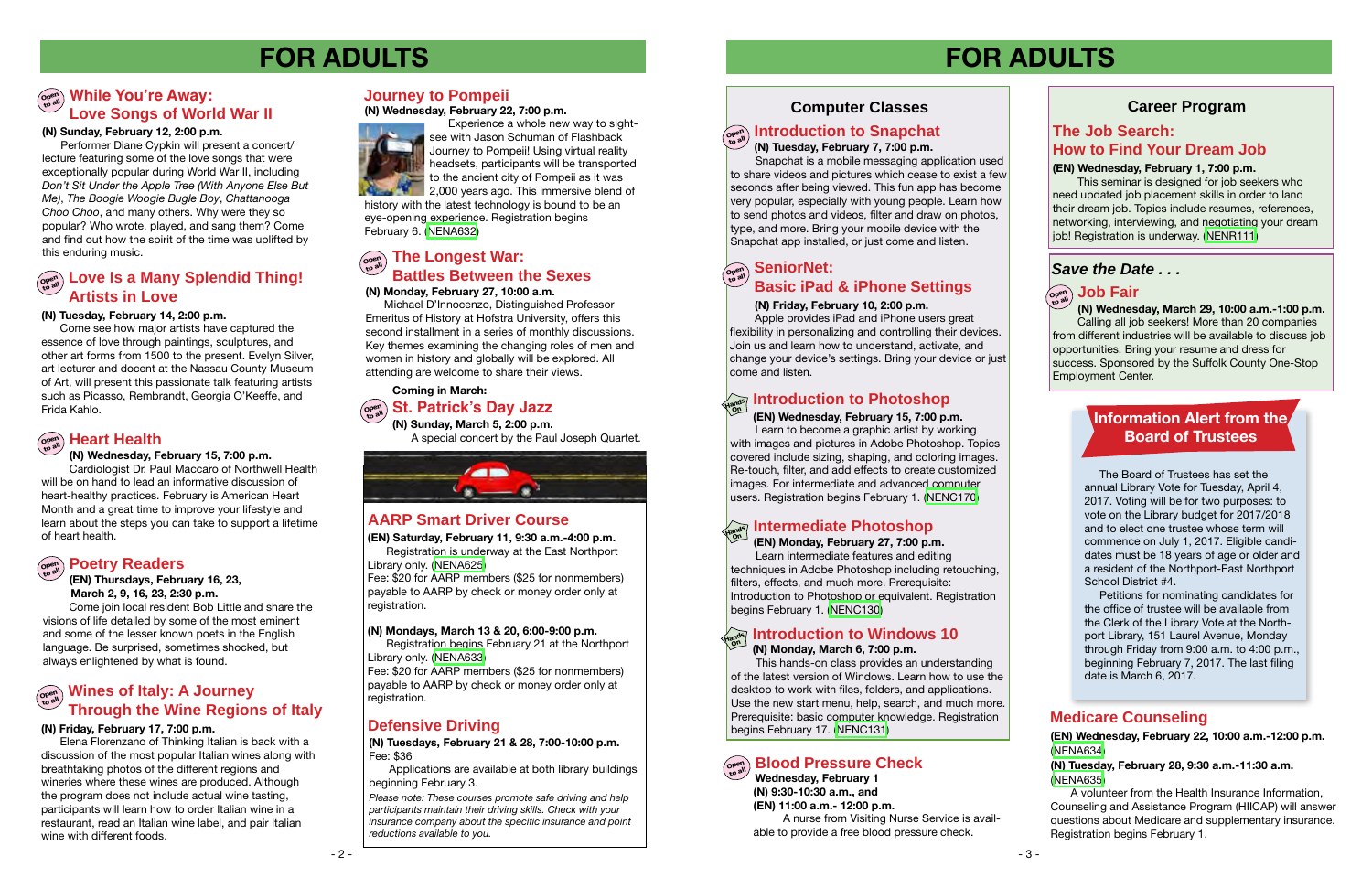#### *Open to students in grades 8-12* **(N) Friday, February 17, 7:30-8:45 p.m.**

 Do you love to write? Join fellow writers to discuss your ideas and get feedback on your work. New

members are welcome. ([NENY954](http://alpha1.suffolk.lib.ny.us/record%3Dg1069990~S43))

**Registration for Teen Programs and Volunteer Opportunities begins February 2.**



**(EN) Saturday, February 4, 2:45-4:00 p.m.**

 Volunteers will assist children in grades 1-5 to create Lego projects. [\(NENY958](http://alpha1.suffolk.lib.ny.us/record%3Dg1070046~S43))

**(N) Wednesday, February 22, 2:45-5:15 p.m.**  Assist children as they play mini golf around the Children's Room. ([NENY959](http://alpha1.suffolk.lib.ny.us/record%3Dg1070148~S43))

## **FOR ADULTS**

**(N) Monday, February 27, 7:00 p.m.**

The group will discuss *Our Souls at* 

*Night* by Kent Haruf.



**(EN) Friday, February 17, 7:00 p.m.**

This informal reading group is designed for intermediate English language learners. Pick up this month's reading selection at the East Northport Circulation Desk.



*Deepwater Horizon*

**Fridays, (N) February 17, and (EN) February 24, 2:00 p.m.**

 A dramatization of the April 2010 disaster when the offshore drilling rig, Deepwater Horizon, exploded and created

the worst oil spill in U.S. history.

Rated PG-13. 107 min.

**Friday Movies**

**(N) Saturday, February 18, 2:00-3:30 p.m.**

 Join your friends in this Super Smash Brothers Wii U Competition. Prizes will be awarded to the top three players. ([NENY955](http://alpha1.suffolk.lib.ny.us/record%3Dg1069997~S43))

### **Lego Volunteers**

**(N) Monday, February 6, 7:00-8:00 p.m. Meet local author Gae Polisner and** learn about how she became an author, her writing process, and her new book. *The Memory of Things*. [\(NENY963\)](http://alpha1.suffolk.lib.ny.us/record%3Dg1070204~S43)



#### **Teen Writers Workshop**

### **Super Smash Saturday**



### **Socrates Café**

#### **(N) Wednesday, February 22, 7:00-8:00 p.m.**

 Our philosophy club is a great opportunity for teens to delve into life's Big Questions in an enthusiastic atmosphere of free thinking, energetic exchange, and unique perspectives. Food for thought (refreshments) will be served. Newcomers are always welcome! [\(NENY953](http://alpha1.suffolk.lib.ny.us/record%3Dg1069987~S43))







Im-be-ciles The Suzzeme Court, America Bagman, and the **Needlastic** of Carson Back

#### **Teen Volunteer Opportunities** *Open to students in grades 7-12* You may choose one volunteer opportunity in addition to Teen Advisory Board.



### **Teen Advisory Board: Local Author Visit**

### **Mini Golf Volunteers**

#### **Truth Be Told**

#### **Page Turners**

#### **Novel Ideas**

**(N) Thursday, February 9, 2:00 p.m.** The group will discuss *The Kitchen House* by Kathleen Grissom*.*

*Sully*

**Fridays, (N) February 3, and (EN) February 10, 2:00 p.m.** 

 The story of Chesley Sullenberger, an American pilot who became a hero after landing his damaged plane on the Hudson River in order to save the flight's passen-

gers and crew.

Rated PG-13. 96 min.

*Closed captioning will be displayed.*

*Copies of the books are available at the Northport Library Circulation Desk.*

**(N) Thursday, February 2, 7:00 p.m.** Our nonfiction group will discuss *Imbeciles: The Supreme Court, American Eugenics, and the Sterilization of Carrie Buck* by Adam Cohen.

**The Iconic Barbra Streisand Open to all (N) Monday, February 6, 2:00 p.m.** As one of the most commercially

and critically successful female entertainers in modern entertainment history, and the best-selling female recording artist of all time, Barbra Streisand has reached iconic status. Huntington Arts Council Executive Director Marc Courtade will

discuss Ms. Streisand's extraordinary career including roles on Broadway, in movies, on television, and in

concerts all over the globe.

 $\overline{\mathbf{C}}_{\mathbf{C}^{\mathsf{open}}}^{\mathsf{open}}$  The Marx Brothers

**(N) Tuesday, February 21, 2:00-3:30 p.m.** Learn how to make super cute squishies using sponges and puffy paint. [\(NENY956](http://alpha1.suffolk.lib.ny.us/record%3Dg1070017~S43))



### **DIY Kawaii Squishy Workshop**

### **Thai Fusion Cooking Class**

**(EN) Wednesday, February 22, 3:00-4:00 p.m.**



 Join chef Jo-Ann Tiranno and learn how to prepare Thai spring rolls, three dipping sauces, and chocolate wontons for dessert. [\(NENY957\)](http://alpha1.suffolk.lib.ny.us/record%3Dg1070018~S43)

### **Fandom Friday: Giant Robots**

**(N) Friday, February 10, 7:00-8:30 p.m.**

 Come join your fellow fandom fans as we celebrate Gundam and giant robot anime. ([NENY952](http://alpha1.suffolk.lib.ny.us/record%3Dg1069984~S43))



 **(N) Sunday, February 26, 2:00 p.m.**

Film historian and "Professor of Comedy" Larry Wolff will take you on a wild biographical slide show ride of these comic masters. A feature film showing of their classic *Monkey Business* will be included

#### as well as a rare short film that contains a routine from their Broadway play *I'll Say She Is.*

#### **(N) Thursday, February 23, 9:45-11:15 a.m.**

 Volunteers will assist children and their families with an assortment of coloring activities. [\(NENY960](http://alpha1.suffolk.lib.ny.us/record%3Dg1070171~S43))

### **Get Your Color On Volunteers**



**(N) Thursday, February 23, 6:45-8:00 p.m.**  Earn volunteer credit while you help children learn how to play chess. A basic knowledge of the game is required. [\(NENY961\)](http://alpha1.suffolk.lib.ny.us/record%3Dg1070175~S43)



### **Chess Club Volunteers**

### **Crafty Teens**

**(N) Friday, February 24, 2:45-4:15 p.m.**  Assist children with crafts while you earn volunteer credit. [\(NENY962\)](http://alpha1.suffolk.lib.ny.us/record%3Dg1070175~S43)

**(N) Wednesdays, February 8, 15, 22, March 1, 8, 15, 22, 7:00-8:00 p.m.**

The Next Chapter Book Club provides a rewarding learning program for adults (18 years and older) with developmental disabilities meeting in a relaxed, community setting while forming friendships through reading and talking about books. Members will be supported by a trained literacy specialist from Literacy Nassau. If you would like to learn more about this program, contact Literacy Nassau at 516-867-3580, ext. 18, or **www.literacynassau.org**. Registration is underway. [\(NENR113\)](http://alpha1.suffolk.lib.ny.us/record%3Dg1070212~S43)

### **Next Chapter Book Club**

### **7:00 p.m.**

#### **Let's Talk: English Conversation (EN) Fridays, February 3, March 3, 17, Open to all**

Meet new friends and practice your English language conversation in a relaxed and friendly environment.

### $\left(\begin{smallmatrix} \mathsf{open}\ \mathsf{on} \mathsf{on} \end{smallmatrix}\right)$  Quick Reads

**English Language Learning**

### **ESL for Adults**

**(EN) Thursdays, February 2, 9, 16,** 

 **March 2, 9, 16, 23, 30, 7:00 p.m.** This series will continue to help you develop your English reading, writing, speaking, and listening skills. Registration is underway. [\(NENR112](http://alpha1.suffolk.lib.ny.us/record%3Dg1065404~S43))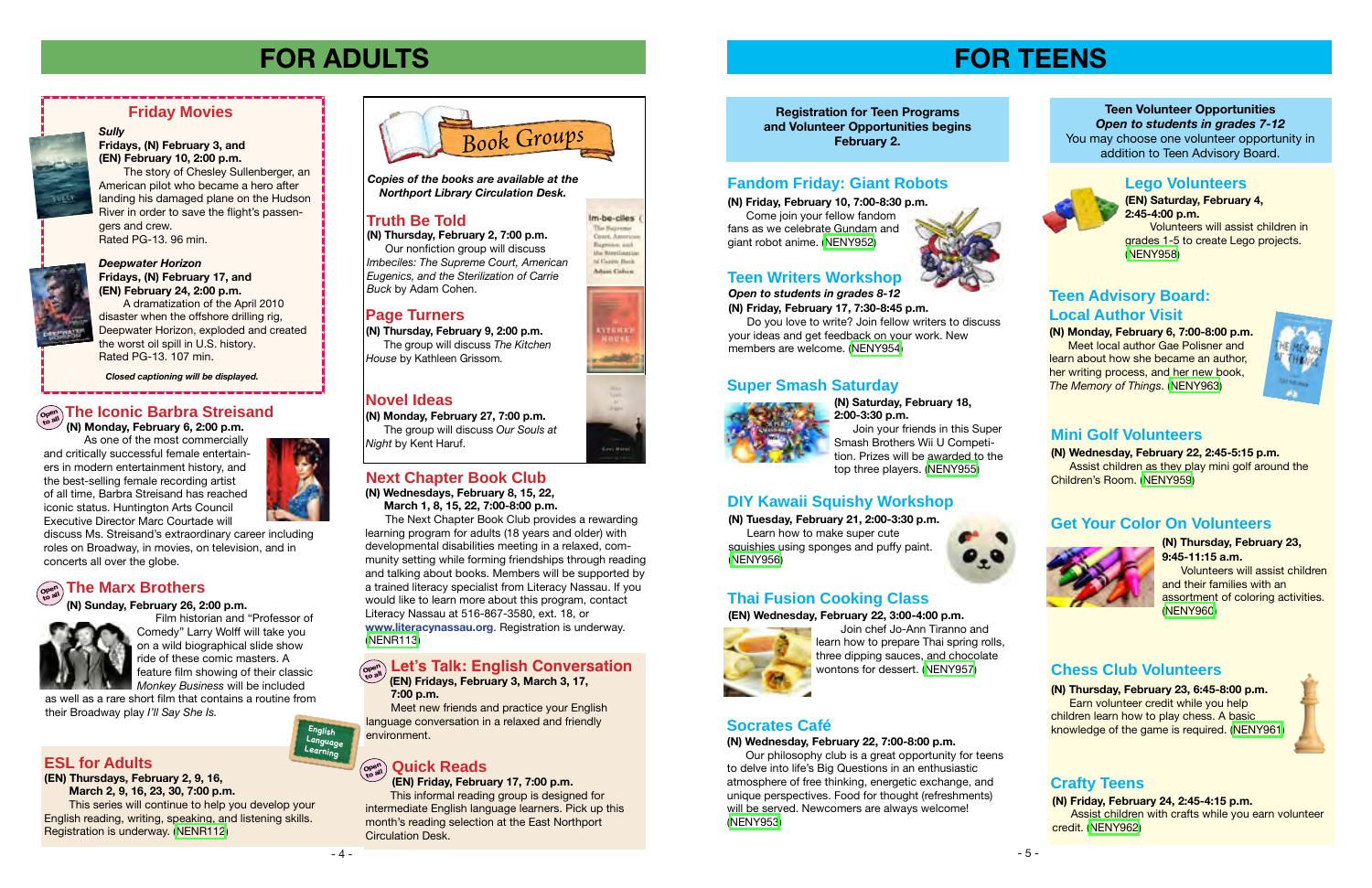# **FOR CHILDREN**

**Registration for the following Road to Reading Series Programs begins February 2. (***One series program per child please***)**

#### **Programs for families**

#### **(EN) Tuesday, February 7, 7:00 p.m.**

 *Children birth-5 years with adult; siblings welcome* Join us for this active family storytime filled with *love*-ly stories, songs, and movement activities about those cute little piggies. (30 min.)

### $\log \frac{1}{2}$  Block Party

# **FOR CHILDREN**



**(N) Fridays, February 3, 10, 17, 10:00 a.m. (EN) Fridays, February 3, 10, 17, 10:00 a.m.**  *Children birth-5 years with adult*

#### **in (EN) Saturday, February 4, 3:00 p.m.**

 Stop by for this drop-in storytime. We'll read stories, sing songs, share rhymes and fingerplays, and have fun in this interactive program for families. (30 min.)

### $\begin{array}{c}\text{mod} \ \text{mod} \ \text{mod} \ \text{mod} \ \text{mod} \ \text{mod} \ \text{mod} \ \text{mod} \ \text{mod} \ \text{mod} \ \text{mod} \ \text{mod} \ \text{mod} \ \text{mod} \ \text{mod} \ \text{mod} \ \text{mod} \ \text{mod} \ \text{mod} \ \text{mod} \ \text{mod} \ \text{mod} \ \text{mod} \ \text{mod} \ \text{mod} \ \text{mod} \ \text{mod} \ \text{mod} \ \text{mod} \ \text{mod} \ \text{mod} \ \text{mod} \ \text{mod} \ \text{mod} \ \text{mod} \ \text{mod$ *A* **Charlie Brown Valentine**

### **drop Anything Goes Legos**

 *Children in grades 1-5*

 Use the Library's Legos to build your own creation that will go on display in the Children's Room. (45 min.)

### $\frac{d}{d\theta}$  **PJ Storytime: Kisses & Hogs**

#### **∂જેટ્ર Chess Club in**

**Independent program**

Enjoy creating a delicious winter treat, have an indoor snowball toss with Chef Rob, then take a photo with the Friendly Snowman. (60 min.) Registration begins February 2. ([NENJ151\)](http://alpha1.suffolk.lib.ny.us/record%3Dg1068622~S43)

### **Paws to Read**

#### **(N) Saturday, February 4, 10:00 a.m.**

*Children with adult; siblings welcome* The lights are up, the sound is down, and kids are free to move around. The three short Valentine's Day episodes allow the audience the opportunity to move and stretch in-between each one. All are welcome to attend. Not rated. (75 min.)



**(N) Thursday, February 16**

 *Children in grades 1-5*

 Children will practice reading aloud to a certified therapy dog. Select a book from the Library's collection or bring a book from home. Registration begins February 2. Choose one 15-minute session:

**6:30-6:45 p.m.** ([NENJ147](http://alpha1.suffolk.lib.ny.us/record%3Dg1069993~S43)) **7:00-7:15 p.m.** ([NENJ149](http://alpha1.suffolk.lib.ny.us/record%3Dg1069999~S43)) **6:45-7:00 p.m.** ([NENJ148](http://alpha1.suffolk.lib.ny.us/record%3Dg1069996~S43)) **7:15-7:30 p.m.** ([NENJ150](http://alpha1.suffolk.lib.ny.us/record%3Dg1070000~S43))

# لاسم **Friendly Snowman Cupcakes**<br>روابع الجمهوري المسيحي المسيحي المسيحي المسيحي المسيحي المسيحي المسيحي المسيحي المسيحي المسيحي المسيحي المسيحي<br>المسيحي المسيحي المسيحي المسيحي المسيحي المسيحي المسيحي المسيحي المسيحي المسي

**(N) Saturday, February 18, 2:00 p.m.** 

 Children listen to stories, sing songs and chant rhymes that increase vocabulary and letter knowledge, and participate in hands-on activities to reinforce the narrative of the stories. (40 min.) [\(NENJ142\)](http://alpha1.suffolk.lib.ny.us/record%3Dg1070211~S43)

 *Children 4-7 years*

**(N) Thursday, February 23, 7:00 p.m.**  *Children in grades 3-6*

 Chess teaches children foresight, helps them to expand self-confidence, and sharpens their ability to focus. All skill levels are welcome, but a basic knowledge of the game is required. (45 min.)

#### **(N) Saturday, February 25, 11:00 a.m.**

 *Children 4-7 years*

Kids will enjoy playing active games while learning soccer skills. All levels of athletic ability are welcome. (60 min.) Registration begins February 2. [\(NENJ160\)](http://alpha1.suffolk.lib.ny.us/record%3Dg1068627~S43)

#### **Soccer Saturday**

**(N) Friday, February 10, 7:00 p.m.**  *Children 1-4 years with adult; siblings welcome*

 Children learn to use their minds as well as their muscles while having fun building with a variety of blocks and playing with other children. (45 min.)

#### **(EN) Mondays, February 27, March 6, 13,**

 **10:00 a.m.** [\(NENJ139\)](http://alpha1.suffolk.lib.ny.us/record%3Dg1068637~S43) **or 11:00 a.m.** [\(NENJ140\)](http://alpha1.suffolk.lib.ny.us/record%3Dg1068638~S43)  *Children 1-3 years with adult; siblings welcome* Sing songs and chant rhymes while using scarves, bells, and hoops that engage children with music and physical activity to reinforce early literacy skills and foster a love of language. (30 min.)

### **Sing and Play**

### **Time for Tots**

#### **(N) Tuesdays, February 28, March 7, 14, 10:00 a.m.**

 *Children 2-5 years with adult; siblings welcome* You and your child will enjoy fun and educational activities designed to encourage early reading, math, and social readiness skills, and also create a craft*.* (60 min.) [\(NENJ141\)](http://alpha1.suffolk.lib.ny.us/record%3Dg1069982~S43)

#### **(EN) Tuesdays, February 28, March 7, 14, 21, 1:00 p.m.**

 *Children 4-5 years; independent* 

#### **Preschool Storytime**

### **(EN) Tuesday, February 21, 7:00 p.m.**

 *Children in grades 4-6 with adult* Parents and their children will take part in a lively discussion of Newbery Award winning author Rebecca Stead's novel *Liar & Spy*. Georges moves to Brooklyn and becomes spy partners with his new



friend Safer. When snooping on a mysterious neighbor gets out of hand, Georges begins to wonder what is a lie, and what is a game—and how far is too far to go for your only friend? After registering, please pick up a copy of the book in the Children's Room to add to your personal library. (75 min.) Registration is underway. [\(NENJ138\)](http://alpha1.suffolk.lib.ny.us/record%3Dg1068283~S43)

### **Open for Discussion:** *Liar & Spy*



#### **(EN) Tuesday, February 21, 3:00 p.m.** *Children in grades K-5 with adult; siblings welcome*

 Magic can be a great way to help develop interactive social skills. A professional magician will give close-up demonstrations that include the audience and reveal the secrets behind certain magic tricks. Materials will be provided for those who would like to practice tricks at home. (60 min.) Registration begins February 4. ([NENJ152](http://alpha1.suffolk.lib.ny.us/record%3Dg1068388~S43))

### **Inclusive Family Magic**

### **Library Mini Golf**

#### **(N) Wednesday, February 22, 3:00 p.m.**

 *Children in grades K-5*

 Play mini golf inside the library! Putt your way through the aisles and around the Children's Room on our indoor mini golf course. Registration begins February 2. Choose one 30-minute session:

**3:00-3:30 p.m.** [\(NENJ153\)](http://alpha1.suffolk.lib.ny.us/record%3Dg1068623~S43) **4:00-4:30 p.m.** ([NENJ155\)](http://alpha1.suffolk.lib.ny.us/record%3Dg1068625~S43) **3:30-4:00 p.m.** [\(NENJ154\)](http://alpha1.suffolk.lib.ny.us/record%3Dg1068624~S43) **4:30-5:00 p.m.** ([NENJ156\)](http://alpha1.suffolk.lib.ny.us/record%3Dg1068626~S43)

## $\frac{\partial \mathbf{e}}{\partial \mathbf{e}^{\prime}}$  Get Your Color On!

**(N) Thursday, February 23, 10:00 a.m.**  *Children 4 years and up; adults and siblings welcome* Come in and color! Experience the relaxing benefits of coloring with a variety of materials and varying degrees of difficulty. A small group experience will be available. (60 min.)

**(N) Friday, February 24, 3:00 p.m.**

 *Children 4 years and up;* 

 *adults and siblings welcome*

#### **drop Crayons, Scissors, and Glue, in Oh My!**

Enjoy a room full of art supplies and craft projects. A small group experience will be available. (60 min.)



**(N) Wednesdays, March 1, 8, 15, 22, 4:00 p.m.**  *Children in grades K-2*

A creative, hands-on activity enhances this storytime series that introduces school-age children to a wide variety of literature including fantasy, humor, and folklore. (45 min.) Registration begins February 2. ([NENJ161](http://alpha1.suffolk.lib.ny.us/record%3Dg1070001~S43))

### **Story Parade**

#### **(N) Sunday, March 12, 2:00 p.m.**

 *Children in grades K-5; adults and siblings welcome* Families will enjoy this shared theater experience that features music, comedy, and bubbles. This program is specifically designed to stimulate the senses. (60 min.) Registration begins February 21. ([NENJ162](http://alpha1.suffolk.lib.ny.us/record%3Dg1068628~S43))

### **Turtle Dance Music**

 Children in grades K-5 are invited to submit their original designs for our annual Design a Bookmark Contest. The deadline for entries is February 6.

All participants are invited to a reception on Tuesday, March 28 at 7:00 p.m. to celebrate their creativity and enjoy a drawing workshop with a visiting art teacher.

### **Design a Bookmark Contest:**

### **The Bookmark Spot**

*Stop by the Library and pick up the February bookmark by Riley Cash. A reading list compiled by Children's Librarians is on the back.*





A craft packet to make and enjoy at home during winter recess will be available in the Children's Room beginning February 18.



#### **Winter Take Home Craft: Snow Flurry Friend**

#### Eric Carle Celebration

It's the 50th annniversary of the picture book classic *Brown Bear, Brown Bear, What Do you See?* Enjoy a special display and scavenger hunt for Eric Carle's iconic characters this month in the Children's Room.